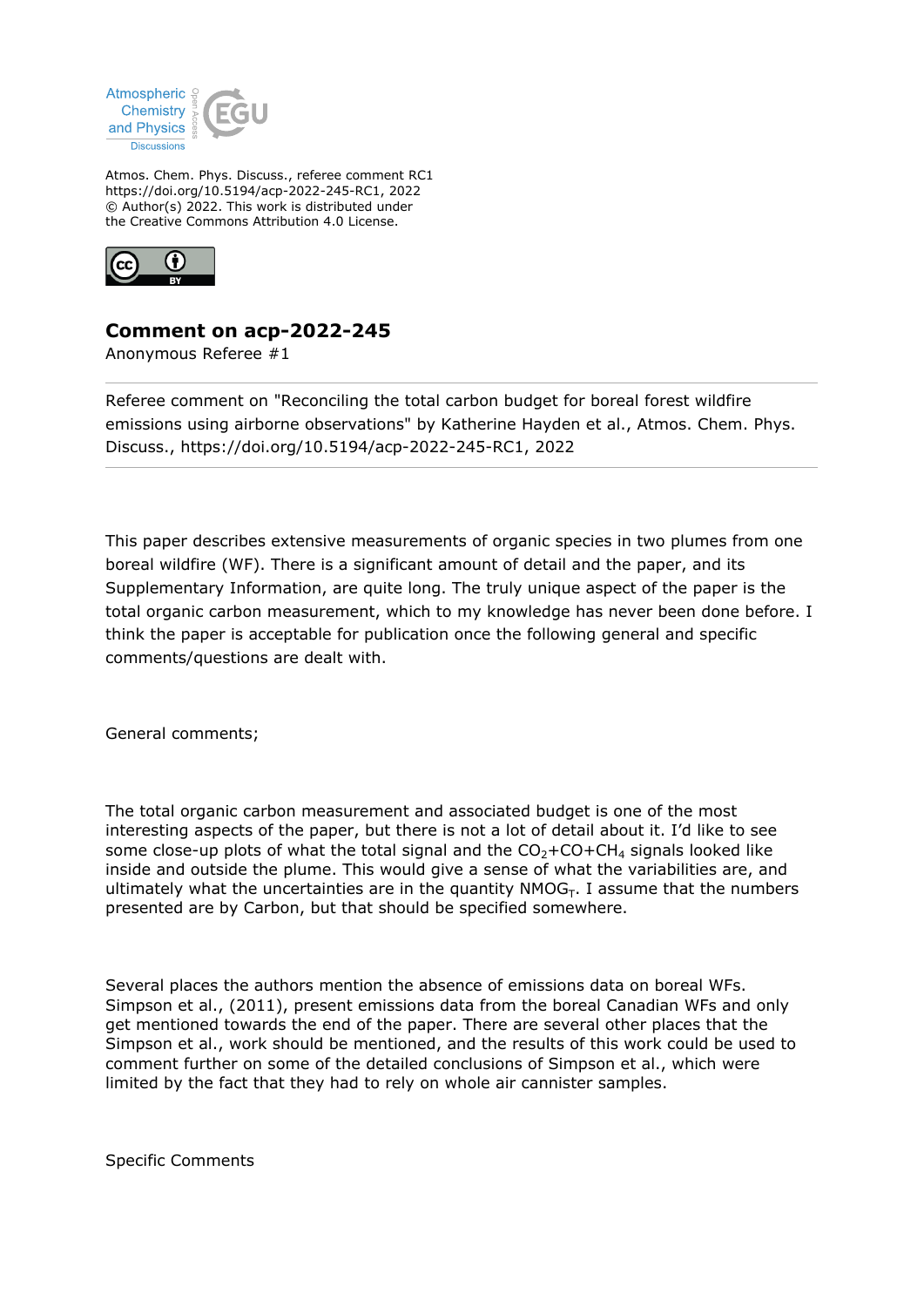Lines 25-27. The description of the  $NMOG<sub>T</sub>$  budget appears incorrect. As it reads, the 7.4% attributed to I/SVOCs was part of the 46.2% NMOG, when later on in the paper it reads that the 7.4% is in addition to the NMOG. That would make sense because 100-46.2-7.4 is the 46.4% that the paper says in unidentified. In addition, these numbers should have uncertainties.

Lines 77-80. The Simpson et al., 2011 work should be mentioned here.

Lines 116-117. Here it would be good to have a bit more information on the catalyst system, e.g. amount of Pt, geometry, flow rate through the catalyst.

Lines 119-120. As noted above, this method is worth describing in more detail, perhaps with its own section in the SI.

Lines 136-138. The lack of coverage of N-containing compounds in this method is an issue and certainly bears on whether or not these measurements can be considered comprehensive. There are certainly significant N-containing I/SVOCs in WF emissions, see for example Tomaz, et al., (2018).

Line 169. Should be "depositional"

Line 214. I don't think Liu et al., 2022 is referenceable as a paper since it hasn't even been submitted. It would be a personal communication.

Line 255. Here is a place where more details on the  $NMOG<sub>T</sub>$  measurement would be helpful. Was 100ppbv the detection limit for the  $NMOG<sub>T</sub>$  measurement?

Line 280-281. I assume these numbers are as Carbon, not by weight?

Section 3.3.2 This section needs to address the effect of not measuring N-containing species.

Lines 341-344. What is the impact of the lack of background samples on these calculated ERs? Did you correct for CO outside the plume? Does this mean you essentially assume the VOC concentrations outside the plume are zero?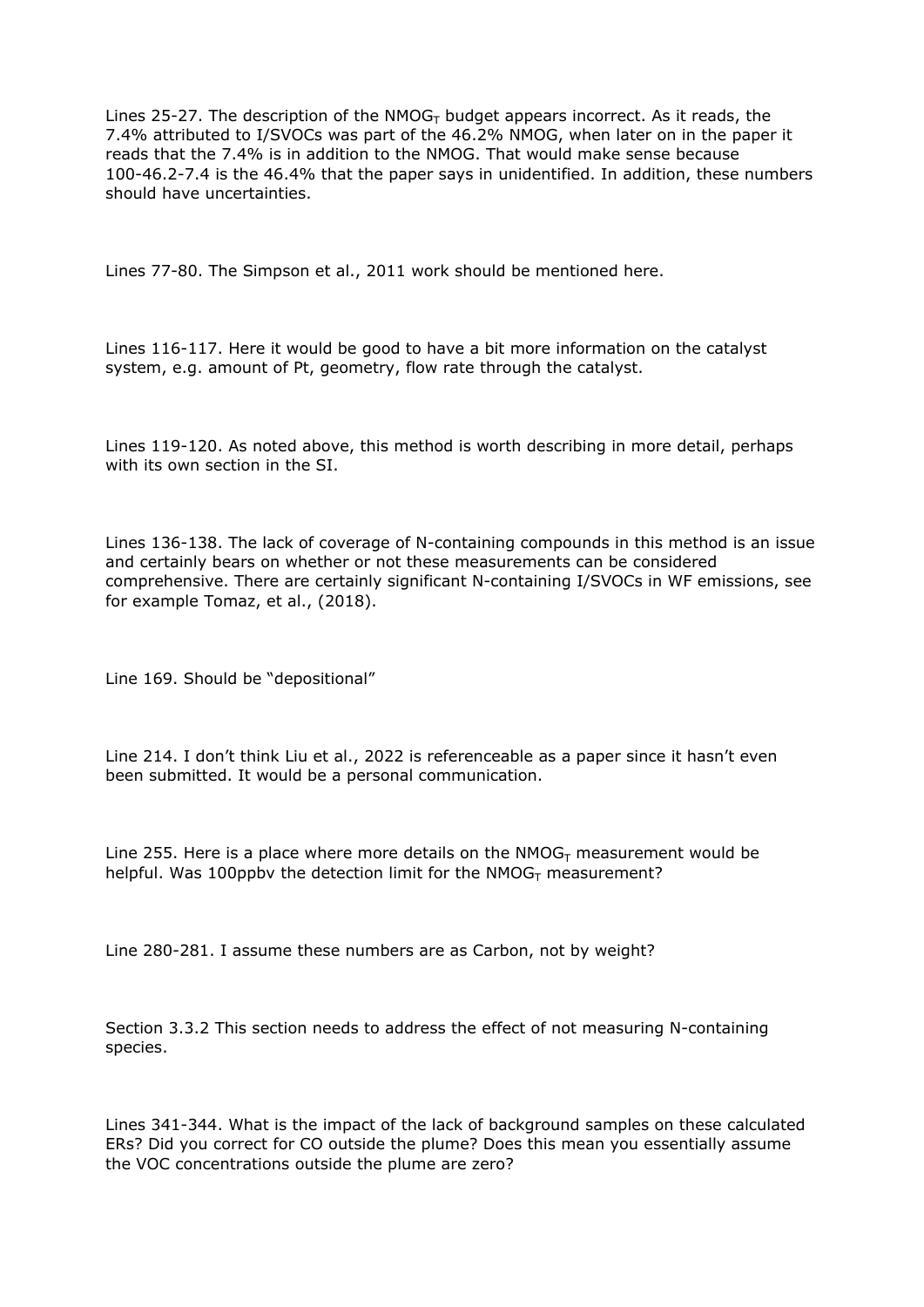Line 347. What is the nature of this variation in sampling efficiency? How large was it, what caused it?

Line 367-368. These numbers need to have uncertainties and a description of how they were arrived at.

Line 442. These numbers have too many significant figures, 3 would be the most that are warranted.

Line 531. This is confusing, doesn't similar average MCEs imply similar fires stages were sampled?

Lines 647-648. This doesn't make any sense; these ERs differ by almost a factor of 10.

Line 651. I think at most 3 significant figures are warranted here.

Figure 8b, Did you really measure peroxynitric acid? Could this be an artefact due to IOions reacting with  $HNO<sub>3</sub>$  in the IMR?

Table A1. This is a long table. It would be helpful if there was a heading bar on each page to make it easier to read the details.

Supplementary Information

Lines 40-41. Wouldn't the heated inlet line for  $NH<sub>3</sub>$  volatilize  $NH<sub>4</sub>NO<sub>3</sub>$ ? How might that impact the measurements?

Line 60. The Li et al., references are not in the SI ref list.

Line 82. Do you mean it provides a stronger signal at higher masses to provide a better